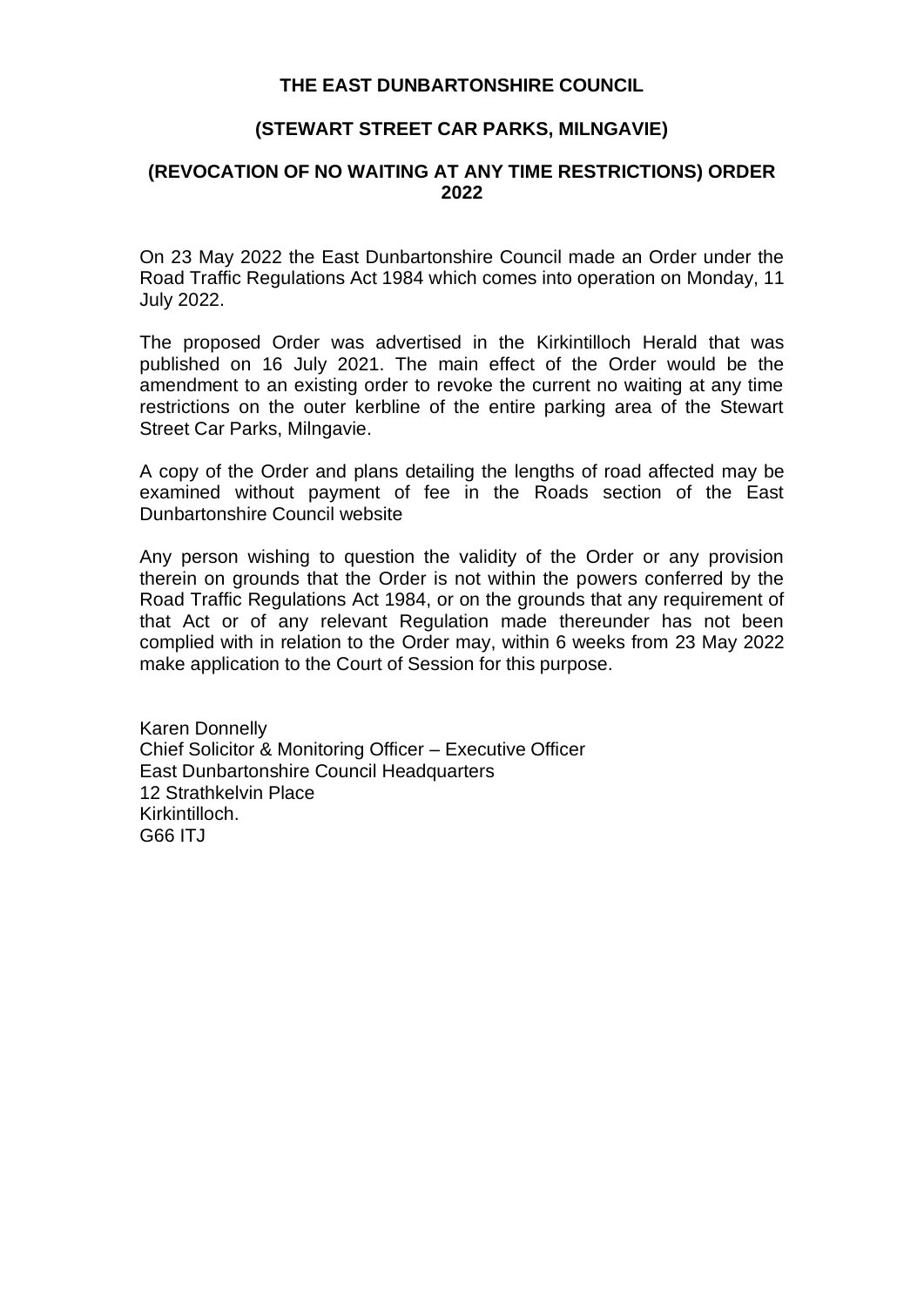## **THE EAST DUNBARTONSHIRE COUNCIL**

### **{STEWART STREET CAR PARKS, MILNGAVIE)**

## **(REVOCATION OF NO WAITING AT ANY TIME RESTRICTIONS) ORDER 2022**

The East Dunbartonshire Council in exercise of the powers conferred on them by sections 1(1), 2(1) to (3) and Part IV of Schedule 9 of the Road Traffic Regulation Act 1984 ("the Act") and of all other enabling powers and after consultation with the Chief Constable of the Police Service of Scotland in accordance with Part Ill of Schedule 9 to the Act hereby make the following Order.

- 1 This Order may be cited as "The East Dunbartonshire Council (Stewart Street Car Parks) (Revocation of No Waiting At Any Time Restrictions) Order 2022 and shall come into operation on Monday, 11 July 2022.
- 2. The Order specified in the Schedule to this Order shall have effect subject to the amendment specified in that Schedule.

Sealed with the Common Seal of the East Dunbartonshire Council and subscribed for them and on their behalf by Karen M Donnelly, Chief Solicitor & Monitoring Officer at Kirkintilloch on the Twenty Third day of May in the year Two thousand and twenty two.

 $\mathcal{A}$ 

**REN M DONNELLY CHIEF SOLICITOR** & **MONITORING OFFICER** 

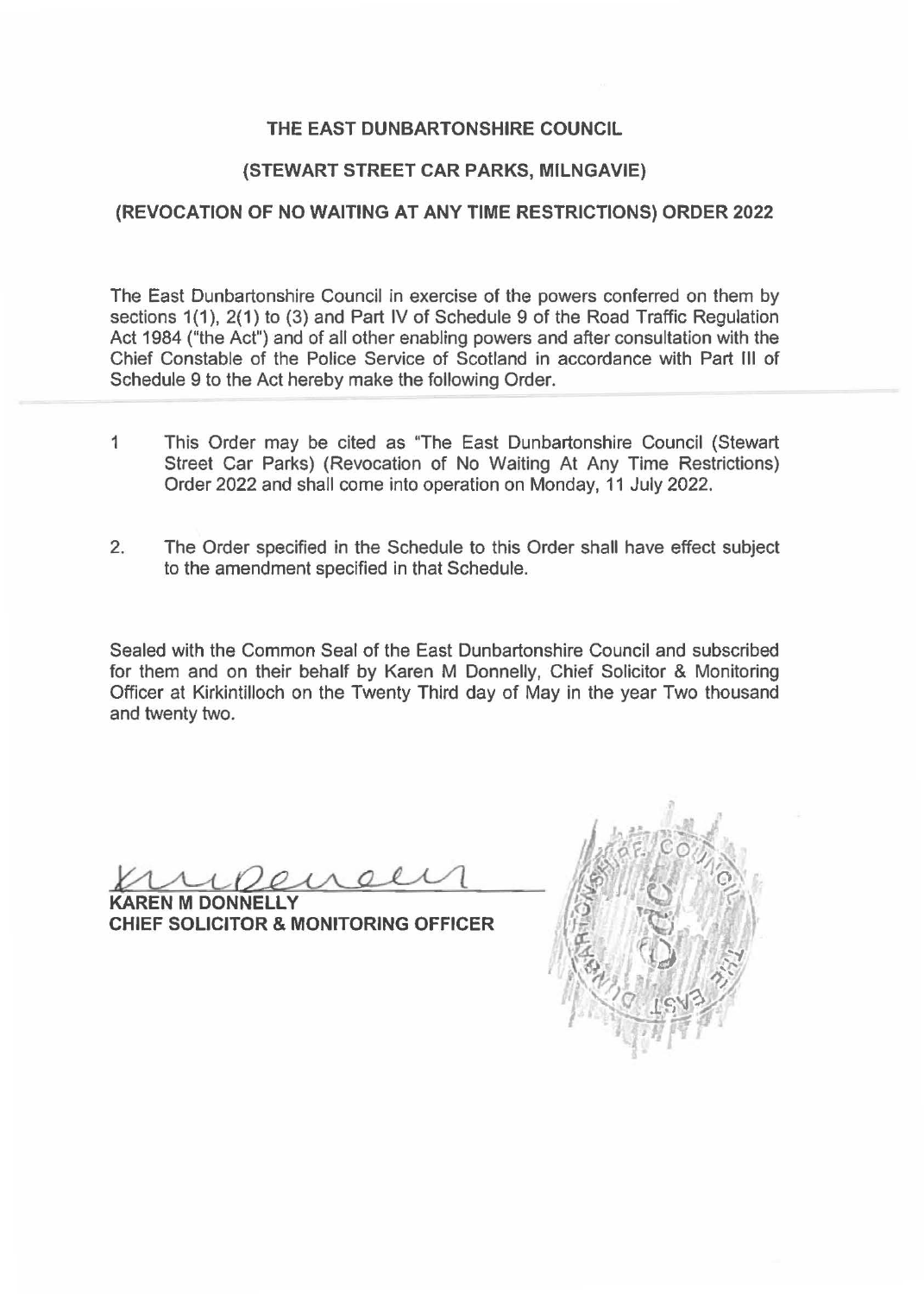#### **SCHEDULE**

# ORDER TO BE AMENDED

#### Name of Order

Extent of Amendments

THE EAST DUNBARTONSHIRE COUNCIL (MILNGAVIE) {TRAFFIC MANAGEMENT CONSOLIDATION) ORDER 2013

In schedule 3, delete all reference to "Stewart Street Car Parks (North and South)" and its related items

**Karen Donnelly**  *Denoty* 

**Chief Solicitor and Monitoring Officer**